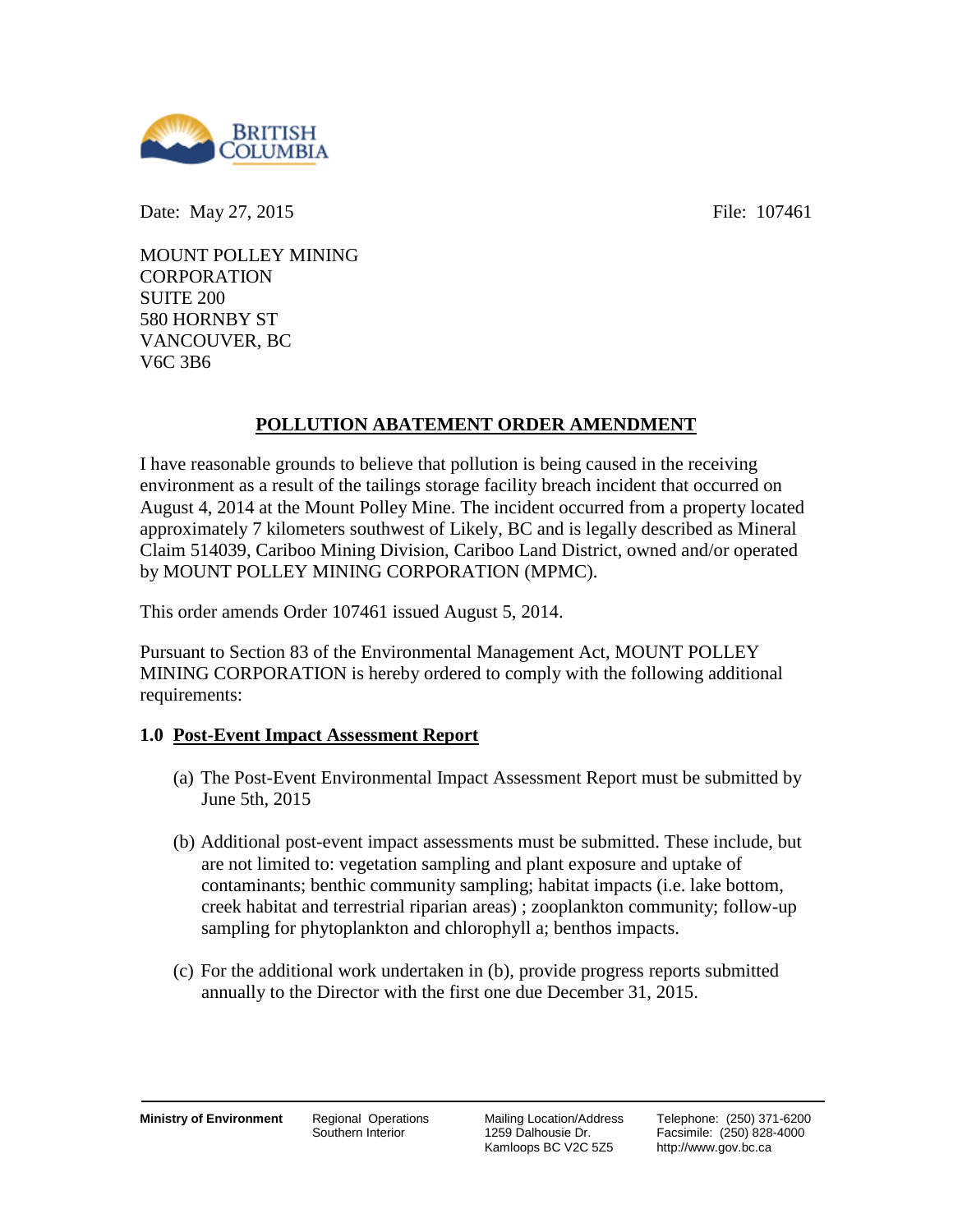#### **2.0 Delineation of Mine Affected Material and Sediment**

(a) Include, in the annual report referenced in Section 1.0 (c) of this Order, a report delineating the extent of mine affected materials and sediment in the environment.

### **3.0 Reporting**

Maintain water sample analysis, flow measurements and water balance, quality assurance data and field measurement data collected in accordance with the 2015 Post TSF-Breach Monitoring Plan and subsequent Post TSF-Breach annual monitoring plans, for inspection and submit the data, suitably tabulated (for submission to the provincial EMS as noted below), to Director Environmental Protection, once every three months. All reports must be submitted within 45 days of the end of the three month period during which the data was collected. The sample analysis data and field measurement data must be submitted in an electronic format suitable for entry into the provincial database system known as EMS. The first report must be submitted by August 15, 2015

#### **4.0 Additional Provisions**

(a) Every requirement of this Order must be carried out to the satisfaction of the Director.

(b) Subject to the conditions at the site, the Director may require additional action, as deemed necessary by the Director, to protect human health and the environment.

Failure to comply with the requirements of this order is a contravention of the *Environmental Management Act* and may result in legal action. I direct your attention to Section 120(10) of the *Environmental Management Act*, which reads:

*"(10) A person who contravenes an order...that is given, made or imposed under this Act by a ...director...commits an offence and is liable on conviction to a fine not exceeding \$300 000 or imprisonment for not more than 6 months, or both."*

Failure to comply with the requirements of this order may also result in an administrative penalty under the *Administrative Penalties Regulation (Environmental Management Act) (B.C. Reg 133/2014)* (Regulation). I direct your attention to Section 12(4) of the *Regulation*, which reads:

*"(4) A person who fails to comply with an order under the [Environmental Management] Act is liable to an administrative penalty not exceeding \$40 000."* 

This order does not authorize entry upon, crossing over, or use for any purpose of private or crown lands or works, unless and except as authorized by the owner of such lands or works. The responsibility for obtaining such authority rests with you. It is also your responsibility to ensure that all activities are carried out with due regard for the rights of